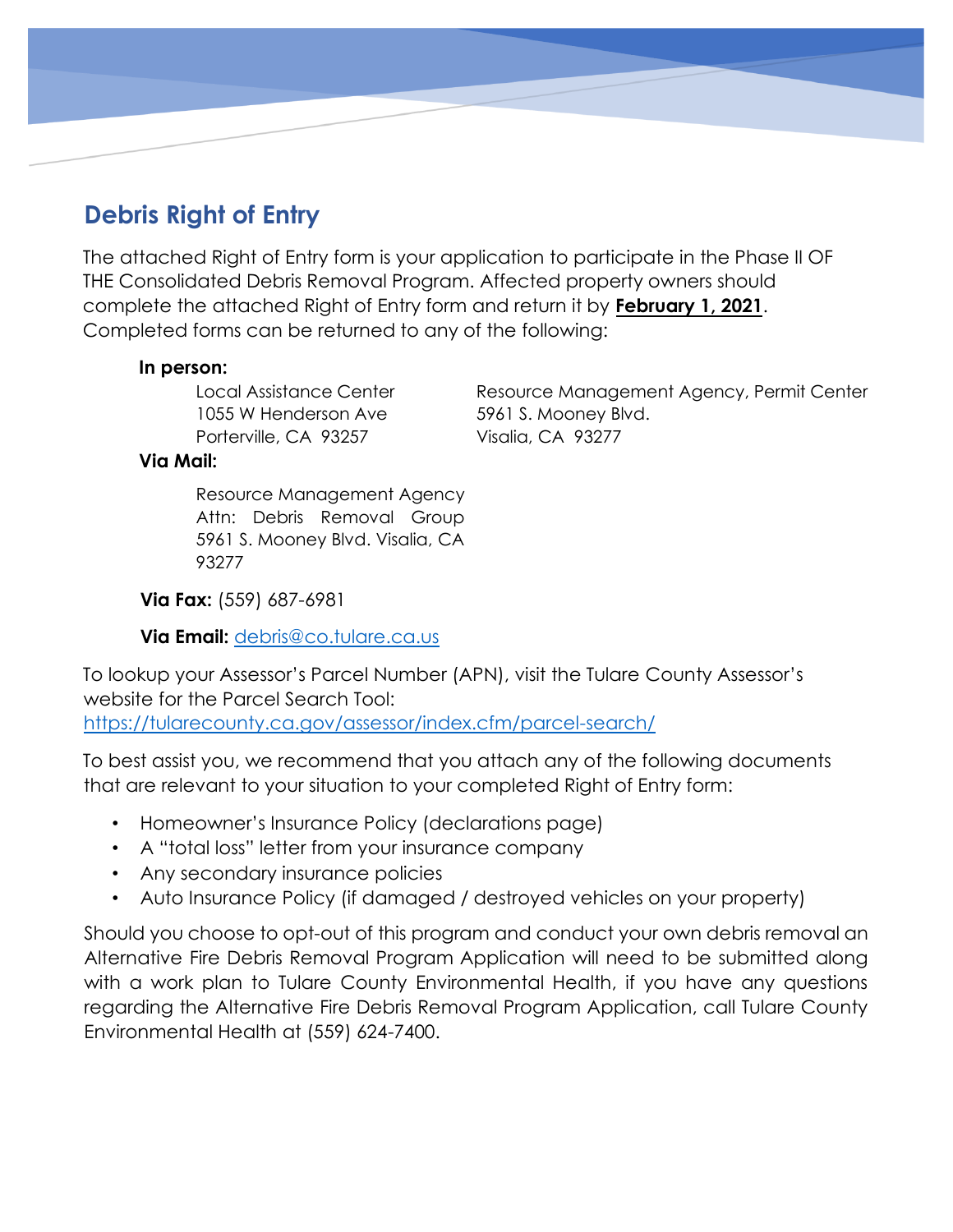



County of Tulare Debris Removal Group c/o Resource Management Agency 5961 S. Mooney Blvd. Visalia, CA 93277 Facsimile: (559) 687-6981 | Email: debris@co.tulare.ca.us

\_\_\_\_\_\_\_\_\_\_\_\_\_\_\_\_\_\_\_\_\_\_\_\_\_\_\_\_\_\_\_\_\_\_\_\_\_\_\_\_\_\_\_\_\_\_\_\_\_\_\_\_

Name of Owner(s)/Agent:

Phone Number of Owner(s)/Agent: \_\_\_\_\_\_\_\_\_\_\_\_\_\_\_\_\_\_\_\_\_\_\_\_\_\_\_\_\_\_\_\_\_\_\_\_\_\_\_\_\_\_\_\_

Email of Owner(s)/Agent: \_\_\_\_\_\_\_\_\_\_\_\_\_\_\_\_\_\_\_\_\_\_\_\_\_\_\_\_\_\_\_\_\_\_\_\_\_\_\_\_\_\_\_\_\_\_\_\_\_\_\_\_\_\_

Property Address: \_\_\_\_\_\_\_\_\_\_\_\_\_\_\_\_\_\_\_\_\_\_\_\_\_\_\_\_\_\_\_\_\_\_\_\_\_\_\_\_\_\_\_\_\_\_\_\_\_\_\_\_\_\_\_\_\_

Assessor's Parcel No. (APN): \_\_\_\_\_\_\_\_\_\_\_\_\_\_\_\_\_\_\_\_\_\_\_\_\_\_\_\_\_\_\_\_\_\_\_\_\_\_\_\_\_\_\_\_\_\_\_\_

# **Right-of-Entry Permit for Debris and/or Hazard Tree Removal on Private Property**

 $1 /$  we,

certify that I am / we are the owner(s), or authorized agent of the owner(s), of the real property located at the above address (hereinafter "Owner"). I hereby certify that I have full power and authority to execute this Right of Entry Permit (ROE) without the need for any further action, including, but not limited to, notice to or approval from any other party.

\_\_\_\_\_\_\_\_\_\_\_\_\_\_\_\_\_\_\_\_\_\_\_\_\_\_\_\_\_\_\_\_\_\_\_\_\_\_\_\_\_\_\_\_\_\_\_\_\_\_\_\_

\_\_\_\_\_\_\_\_\_\_\_\_\_\_\_\_\_\_\_\_\_\_\_\_\_\_\_\_\_\_\_\_\_\_\_\_\_\_\_\_\_\_\_\_\_\_\_\_\_\_\_\_

I / we hereby grant Tulare County ("County"), as well as the State of California ("State"), and the Federal Government, and their officers, employees, agencies, and independent contractors (collectively, the "Government"), a ROE upon the real property specified above by address and APN (hereafter the "Property") and will guarantee access to the property for the activities described herein.

1. **Time Period**: This ROE shall expire 36 months after the date of the Owner's signature(s), below, or when the Debris and Hazard Tree Removal activities described below are complete, as determined in the sole discretion of the Government, whichever date is sooner.

2. **Purpose**: The Government is granted this ROE to inspect, cut, test, remove, and clear wildfire-generated debris of whatever nature including but not limited to burned or partially burned structures, ash, concrete foundations, contaminated soil, vehicles,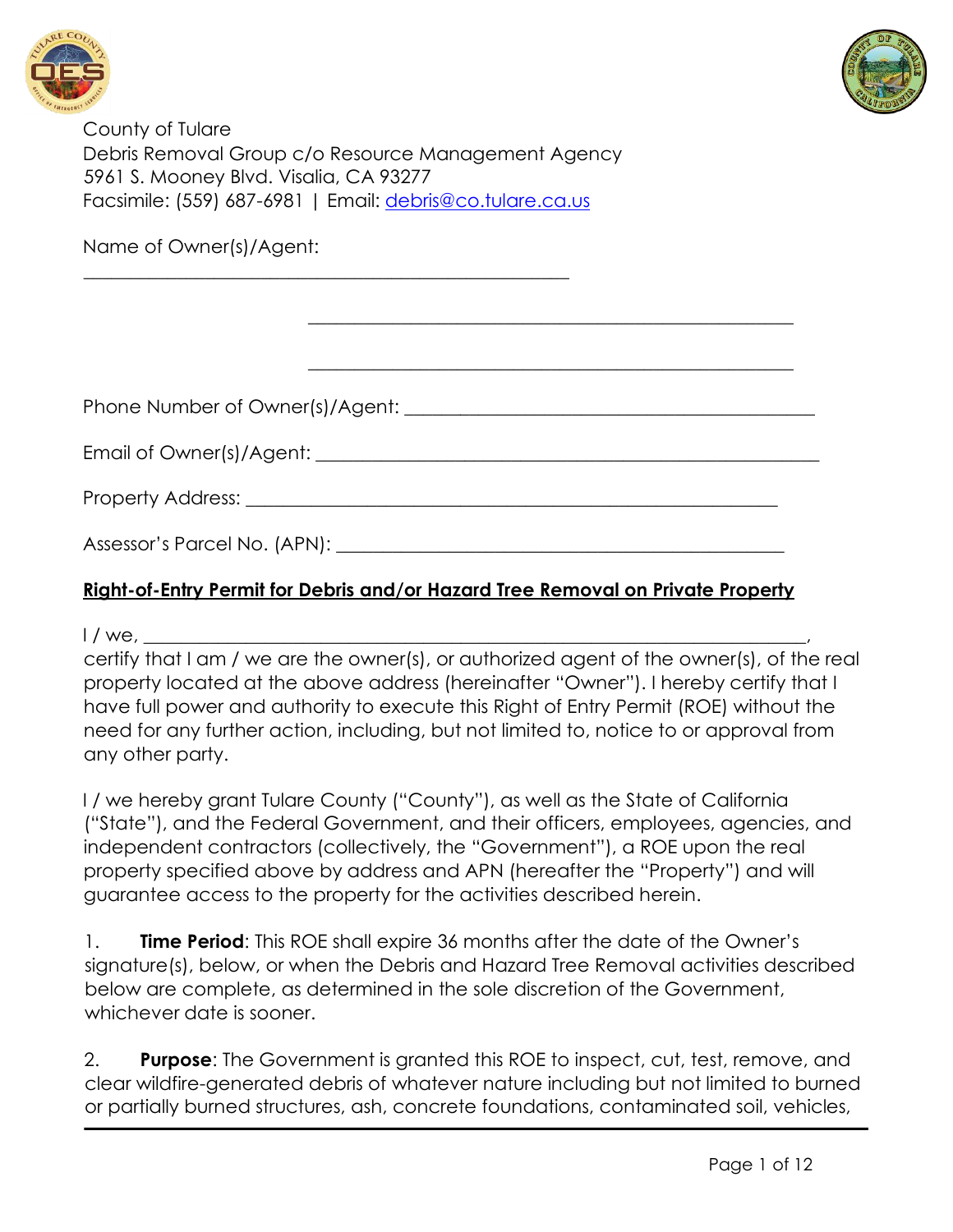\_\_\_\_\_\_\_\_\_\_\_\_\_\_\_\_\_\_\_\_\_\_\_\_\_\_\_

trailers, waste, hazard trees or other debris from the Property ("Debris and Hazard Tree Removal").

3. **Hazard Trees**: Hazard Trees are wildfire-damaged trees that have been so damaged by the fires that their structural integrity is compromised and that pose an immediate threat of falling onto work crews or obstructing their access to the debris clearance site, or falling onto a public right of way or public improved property. The Government has sole discretion on whether to take or leave the hazard trees, to determine whether a tree is hazardous, and to approve tree removal from private roads. Debris and Hazard Tree Removal does not include the removal of tree stumps.

4. **Authorized Activities**: Owner hereby grants to the Government, the right to determine, in the Government's sole discretion, which hazard trees, materials and items on the Property are eligible and will be removed for Debris and Hazard Tree Removal. Owner is responsible for removing, at Owner's expense, any items not eligible for Debris and Hazard Tree Removal. Owner's failure to remove items not eligible for Debris and Hazard Tree Removal may later be deemed a public nuisance by local officials.

5. **Reimbursement**: All Debris and Hazard Tree Removal activities are provided by the Government at no direct cost to Owner. However, the Owner agrees hereby to file an insurance claim if Owner possesses homeowner's, automobile, or property insurance. Most homeowner's insurance policies include coverage for Debris and Hazard Tree

Removal. State and federal law require Owner to assign any Debris and Hazard Tree Removal insurance proceeds to the Government to avoid a duplication of benefits (42 USC § 5155; 44 CFR § 204.62). In consideration of the Government's agreement to perform Debris and Hazard Tree Removal, Owner agrees to inform the insurance company listed below of this assignment and agrees to release their insurance information to the Government. This ROE shall constitute Owner's compliance with California Insurance Code section 791.13 authorizing the insurance company to communicate directly with the Government regarding any and all insurance issues related to the Debris and Hazard Tree Removal.

**Specified Debris and/or Hazard Tree Removal Insurance Coverage:** If Owner's insurance in effect at the time of the wildfire provides specific coverage for Debris and Hazard Tree Removal, then Owner hereby assigns any and all rights, benefits, and proceeds with respect to these particular specific coverages to the County and hereby authorizes that any benefits or proceeds be paid directly and solely to County, in an amount not to exceed the actual cost of the Debris and/or Hazard Tree Removal. Owner shall not be liable for any further Debris and Hazard Tree Removal costs to County.

# **No Specified Debris and/or Hazard Tree Removal Insurance Coverage:** If

| <b>Property Address:</b> |  |
|--------------------------|--|
| APN:                     |  |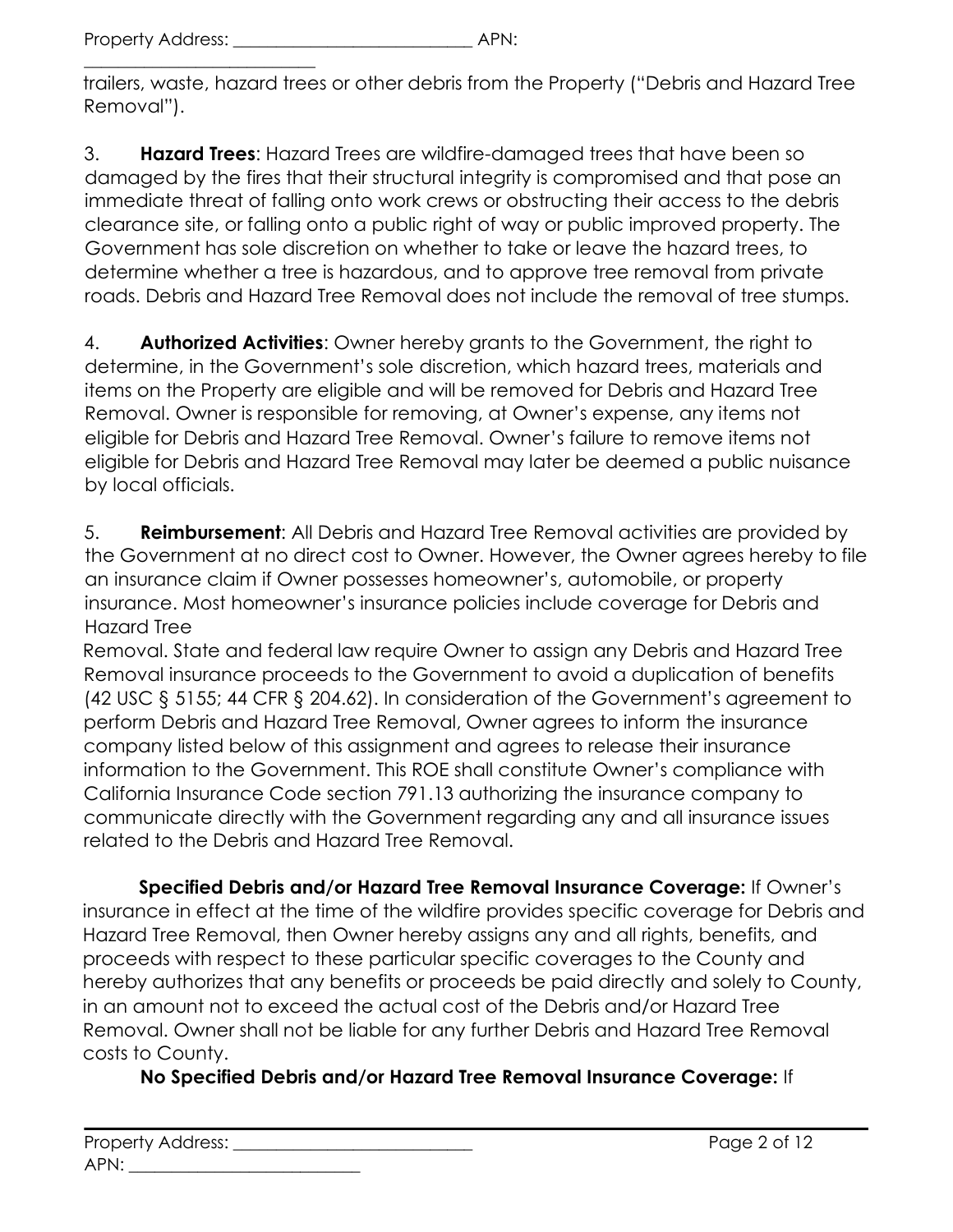Owner's insurance in effect at the time of the wildfire does not provide specific and separate coverage for Debris and/or Hazard Tree Removal, but such coverage is included within another larger coverage category, then payment to County shall be limited to the unused benefit amount, after the residence is rebuilt. Owner hereby assigns any and all rights, benefits, and proceeds of any unused benefit amount that is eligible for Debris and/or Hazard Tree Removal remaining in a larger coverage category to County, in an amount not to exceed the actual cost of the Debris and/or Hazard Tree Removal.

**Specified Automobile Insurance Coverage:** If Owner's automobile insurance in effect at the time of the wildfire provides specific coverage for vehicle removal, then Owner hereby assigns any and all rights, benefits, and proceeds with respect to these particular specific coverages to the County and hereby authorizes that any benefits or proceeds to be paid directly to County, in an amount not to exceed the actual cost of the vehicle removal. Owner shall not be liable for any further vehicle removal costs to County.

**No Specified Automobile Insurance Coverage:** If Owner's automobile insurance in effect at the time of the wildfire does not provide specific and separate coverage for vehicle removal, but vehicle removal coverage is included within another larger coverage category, then payment to County shall be limited to the unused benefit amount. Owner hereby assigns any and all rights, benefits, and proceeds of any unused benefit amount that is eligible for vehicle removal remaining in a larger coverage category to County, in an amount not to exceed the actual cost of the vehicle removal.

In the event the insurance company or companies listed below issue insurance proceeds for Debris and Hazard Tree Removal or vehicle removal directly to Owner, then Owner shall promptly inform the County of the amount of such proceeds and remit such insurance proceeds to County, not to exceed the actual cost of the applicable Debris and/or Hazard Tree Removal.

#### **Homeowner's Insurance:**

| Agent's Phone / e-mail: <u>contained</u> and a series of the series of the series of the series of the series of the series of the series of the series of the series of the series of the series of the series of the series of th |
|-------------------------------------------------------------------------------------------------------------------------------------------------------------------------------------------------------------------------------------|
|                                                                                                                                                                                                                                     |

| <b>Property Address:</b> |  |
|--------------------------|--|
| APN:                     |  |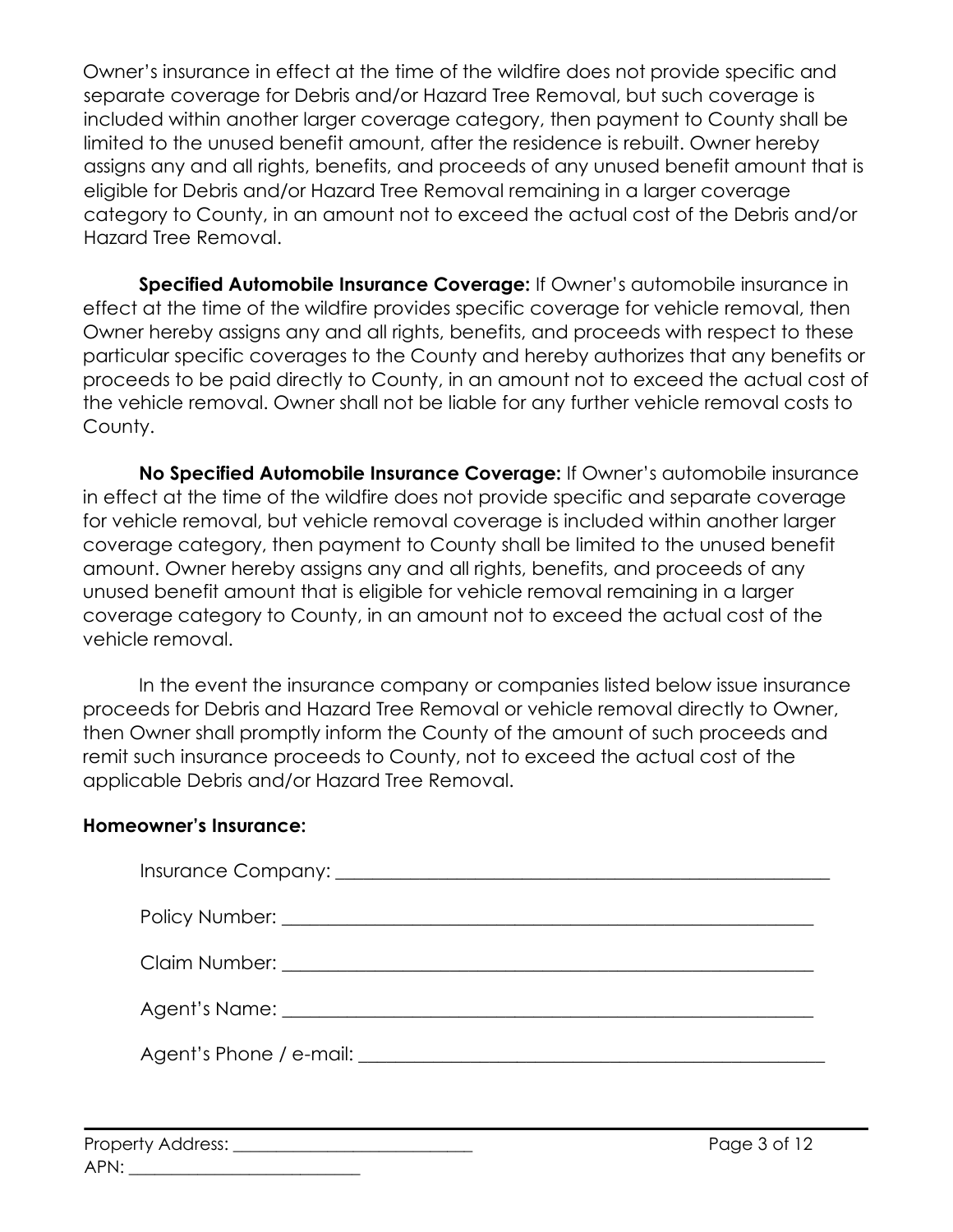**Secondary Insurance**, or personal property insurance for other damaged items on the Property:

| Claim Number: <u>Quantity and Claim Number</u> |
|------------------------------------------------|
|                                                |
|                                                |

**Automobile Insurance** for car, boat, trailer or other vehicles on the Property:

| Agent's Phone / Email: <b>Agent</b> 's Phone / Email: |
|-------------------------------------------------------|

If Owner does not have homeowner's and/or automobile insurance, or other similar insurance, then Owner certifies under penalty of perjury by his/her signature below that no insurance coverage for the costs associated with fire Debris and/or Hazard Tree Removal at the Property was in effect at the time of the wildfire:

 $\_$  , and the set of the set of the set of the set of the set of the set of the set of the set of the set of the set of the set of the set of the set of the set of the set of the set of the set of the set of the set of th

 $\_$  , and the set of the set of the set of the set of the set of the set of the set of the set of the set of the set of the set of the set of the set of the set of the set of the set of the set of the set of the set of th

 $\_$  , and the set of the set of the set of the set of the set of the set of the set of the set of the set of the set of the set of the set of the set of the set of the set of the set of the set of the set of the set of th

Owner's signature Date

Owner's signature Date

Owner's signature Date

Any property that is sold prior to issuance of the cleanup certification will be withdrawn from the program, unless both new and former Owners sign a property transfer affidavit. Costs for work completed will be billed to the insurance company listed above if applicable.

| <b>Property Address:</b> |  |
|--------------------------|--|
| APN:                     |  |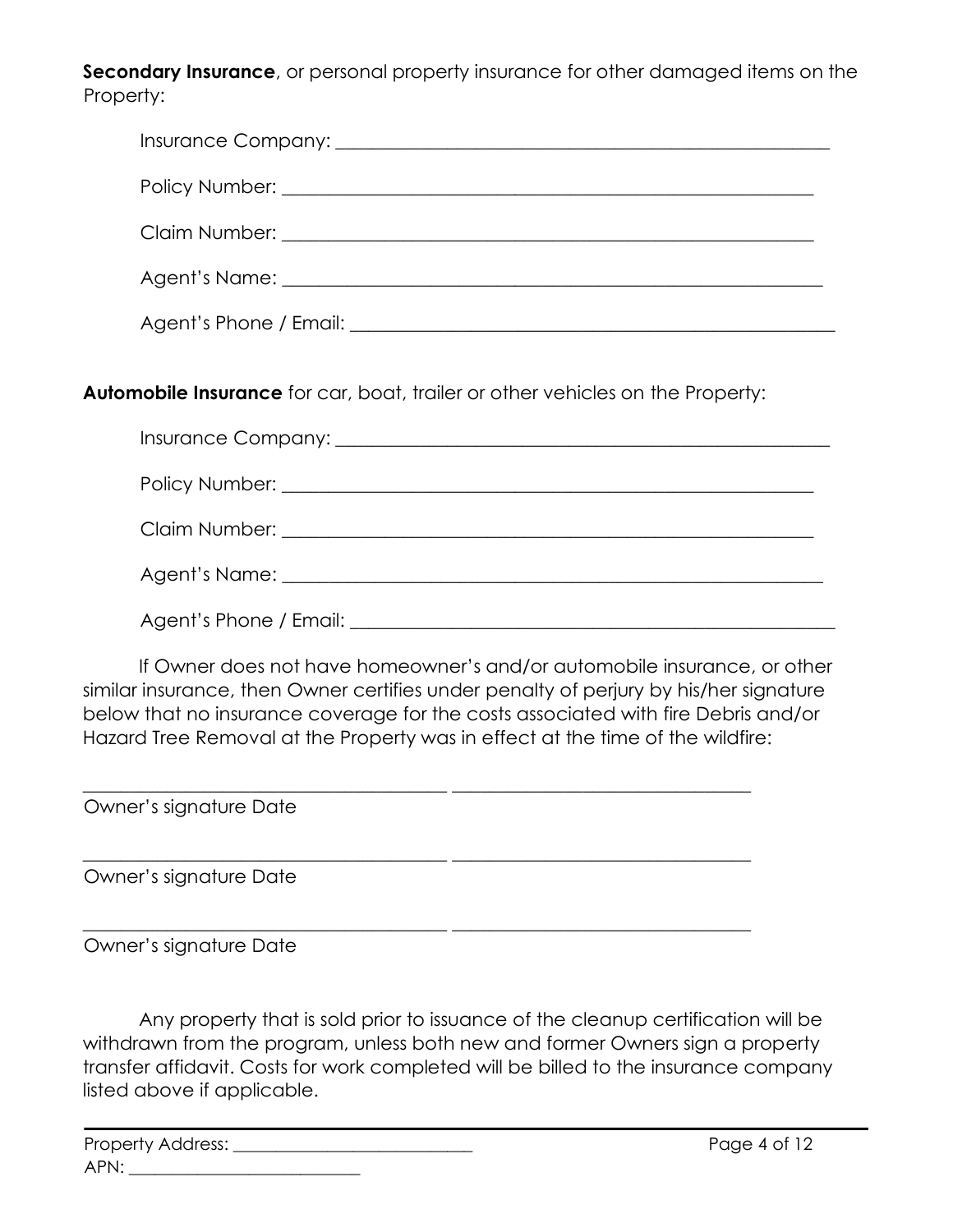6. **Waiver of Liability:** Owner acknowledges that the Government's decisions about when, where, and how to provide Debris and Hazard Tree Removal services on Owner's property are discretionary functions. Owner hereby acknowledges that the Government is not liable for any claim based on the exercise or performance, or failure to exercise or perform, a discretionary function, and promises not to make such a claim. **Owner further releases and agrees to hold and save harmless the Government from all liability for any damage or loss whatsoever that may occur during or after performance of the Government's Debris and Hazardous Tree Removal activities. Please also see sections 10 and 11, below**. Owner therefore waives any claims or legal action against the Government. This indemnification is required by state and federal law, including the California Emergency Services Act, California Government Code section 8655, California Code of Regulations, Title 19, section 2925, and the Stafford Act, 42 United States Code, sections 5148 and 5173. Nothing in this section impacts the Owner's right to pursue claims with insurance companies under their applicable insurance policy or policies.

**Owner agrees that the methodology for identifying and removing hazard trees, and other debris material, and the selection of personnel to identify hazard trees and other debris material, shall be at the sole discretion of the Government and Owner expressly waives and releases any claims in that regard. Owner expressly waives his or her rights to bring proceedings in law or equity against the Government with respect to the identification and/or removal of hazard trees and other debris material.**

7. **Foundations:** In order to participate in this program, Owner must allow removal of all foundations from the subject Property. Stem walls and retaining walls may be left on a case-by-case basis, as approved by the State. Owner acknowledges and understands that the removal of a foundation may leave a depression in the ground, and that it is Owner's responsibility to fill any depression(s) following the removal of a foundation.

8. **Soil Sampling**: Debris removal includes taking soil samples in the debris footprint to ensure that all contaminants have been removed. If initial soil samples do not meet the cleanup goals for this project, then additional soil will be removed from the debris footprint and more soil samples will be taken. Owner acknowledges and hereby authorizes the Government to remove enough soil to ensure cleanup goals have been met. Owner acknowledges this may leave a depression on the Property and that it is Owner's responsibility to fill any depression left on the Property.

9. **Markings of Infrastructure Facilities:** Owner agrees to make their best efforts to mark subgrade utility lines (sewer, water, electricity, gas, cable, etc.), and to mark the location of septic tanks, leach fields, water wells, hand dug wells/cisterns, or other subgrade structures. Owner should carefully complete the attached *Property*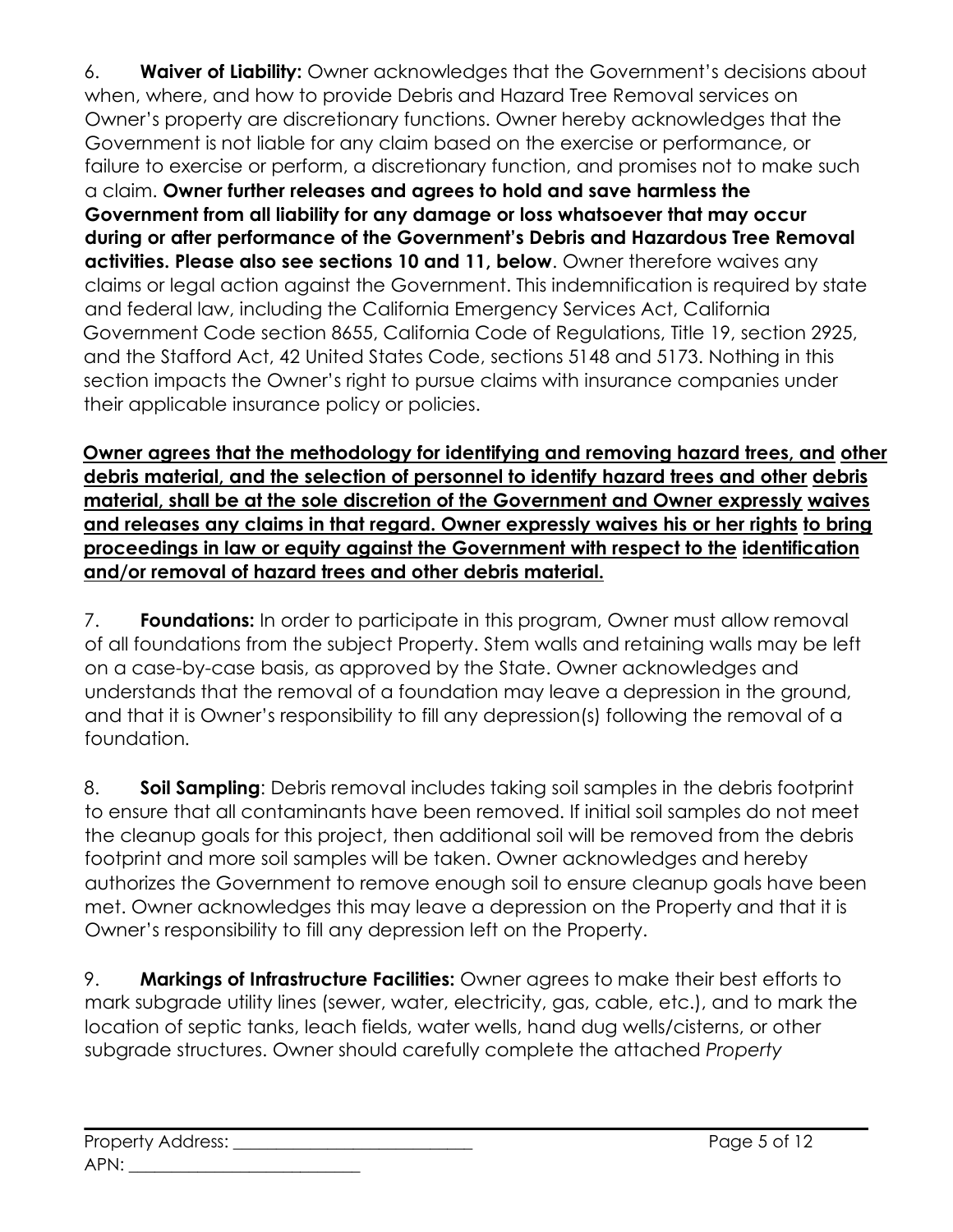*Information Form* **and append any maps, diagrams, or legible notes** that may be useful to the Government's contractor in locating subgrade structures and instructing the crews which items the Owner may want to remain on the Property following Debris and/or Hazard Tree Removal. The Government will endeavor to avoid all marked structures, however, Owner acknowledges pursuant to Section 6, they indemnify, hold and save harmless the Government from any damages to marked or unmarked structures.

10. **Driveway, Roadway and Other Incidental Damage:** Multi-ton excavators must perform much of the demolition, consolidation and loading of fire debris into trucks for removal to appropriate recycling and disposal and end use sites. The scale and weight of this equipment, and the weight of loaded trucks hauling debris out of firedamaged neighborhoods, often exceeds the design capacity of residential driveways, sidewalks, and roadways. Crews will take reasonable precautions to mitigate against damage. However, Owner acknowledges cracking and damage to asphalt and concrete pavement is a common and unavoidable consequence, and is therefore considered incidental to Debris and Hazard Tree Removal. By signing this ROE and opting into the Government Debris and Hazard Tree Removal at this Property, the Owner acknowledges the risk of such incidental damage as well as responsibility for the cost of any repairs to private property or jointly-owned private roadways that may be caused by Government contractors in the performance of Debris and Hazard Tree Removal operations. Owner hereby promises to indemnify, hold and save harmless the Government from any repair claims described above, or any other incidental and unavoidable damage occurring as a result of routine operations associated with such Debris and Hazard Tree Removal.

11. **Damage to Improved Property:** Debris and ash removal crews will attempt to minimize impacts to improved property that was not damaged by the fire. Owner may submit a complaint regarding any improved property that Owner believes was damaged during the Debris and Hazard Tree Removal operations at debris@co.tulare.ca.us. However, Owner acknowledges Section 6 of this ROE limits the liability of the Government with respect to such damage, if any.

12. **Erosion Control:** Owner acknowledges that erosion control measures may be necessary, such as wattles and hydromulch, to stabilize soil on or about the Property. Such erosion control measures are at the sole discretion of Government.

13. **Modification**: The provisions of this ROE may not be modified. Owner may cancel this ROE only by submitting an executed *Withdrawal Form* to the County at debris@co.tulare.ca.us (see below).

14. **Fraudulent or Willful Misstatement of Fact**: An individual who fraudulently or willfully misstates any fact in connection with this ROE may be subject to penalties

| <b>Property Address:</b> |  |
|--------------------------|--|
| APN:                     |  |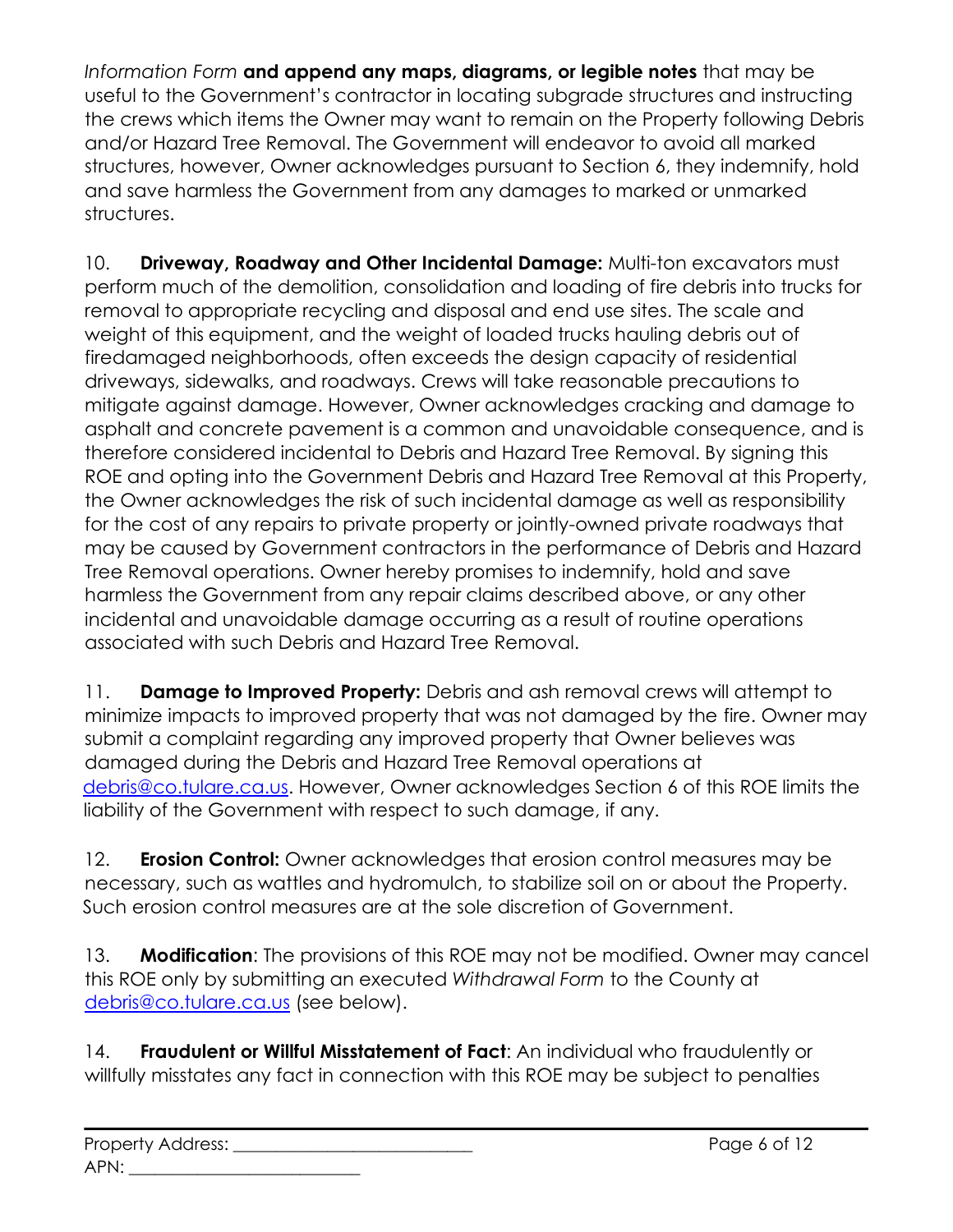under state and federal law, including civil penalties, imprisonment for not more than five years, or both, as provided under 18 United States Code, section 1001.

15. **Public Records Act**: Owner acknowledges that completed ROE forms may be subject to public disclosure under the California Public Records Act (Government Code section 6250 et seq.). Other state and federal laws may apply. While efforts will be made to redact personally identifiable information, such redactions will be made at the sole discretion of Government.

| Printed name of Owner or Agent |                                           |  |
|--------------------------------|-------------------------------------------|--|
| Signature of Owner or Agent    | Date                                      |  |
| Printed name of Owner or Agent |                                           |  |
| Signature of Owner or Agent    | Date                                      |  |
| Printed name of Owner or Agent |                                           |  |
| Signature of Owner or Agent    | Date<br>Phone number of Owner or Agent E- |  |
| mail address of Owner or Agent |                                           |  |
|                                |                                           |  |

Mailing address of Owner or Agent

**Approved by County of Tulare and verified that the Property, APN, and Owner are accurate and meet the eligibility requirements of program:**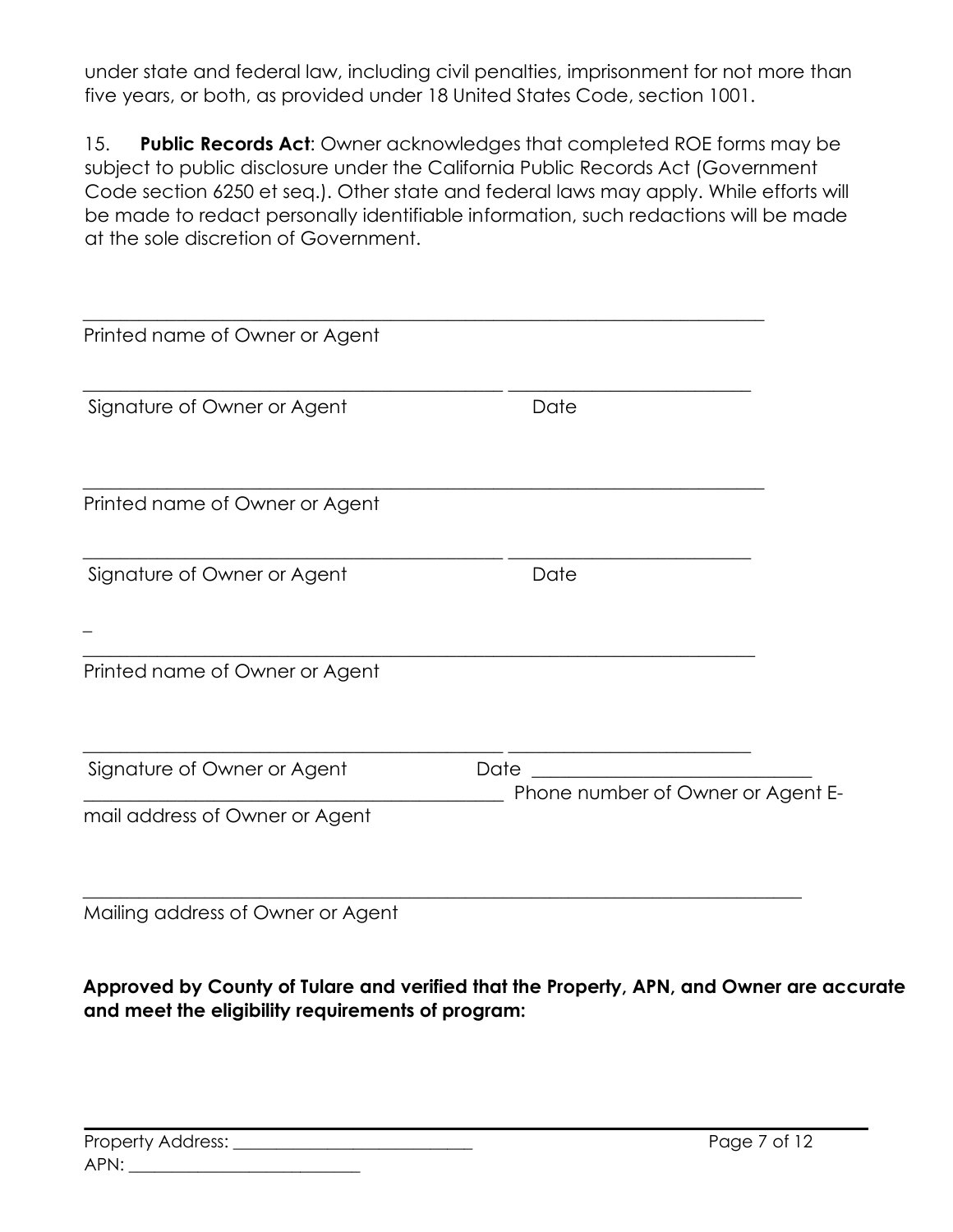Title and Printed name of County Representative

Signature of County Representative **Date** 

\_\_\_\_\_\_\_\_\_\_\_\_\_\_\_\_\_\_\_\_\_\_\_\_\_\_\_\_\_\_\_\_\_\_\_\_\_\_\_\_\_\_\_\_\_\_\_\_\_\_\_\_\_\_\_\_\_\_\_\_\_\_\_\_\_\_\_\_\_\_\_\_\_\_\_\_\_

 $\_$  , and the set of the set of the set of the set of the set of the set of the set of the set of the set of the set of the set of the set of the set of the set of the set of the set of the set of the set of the set of th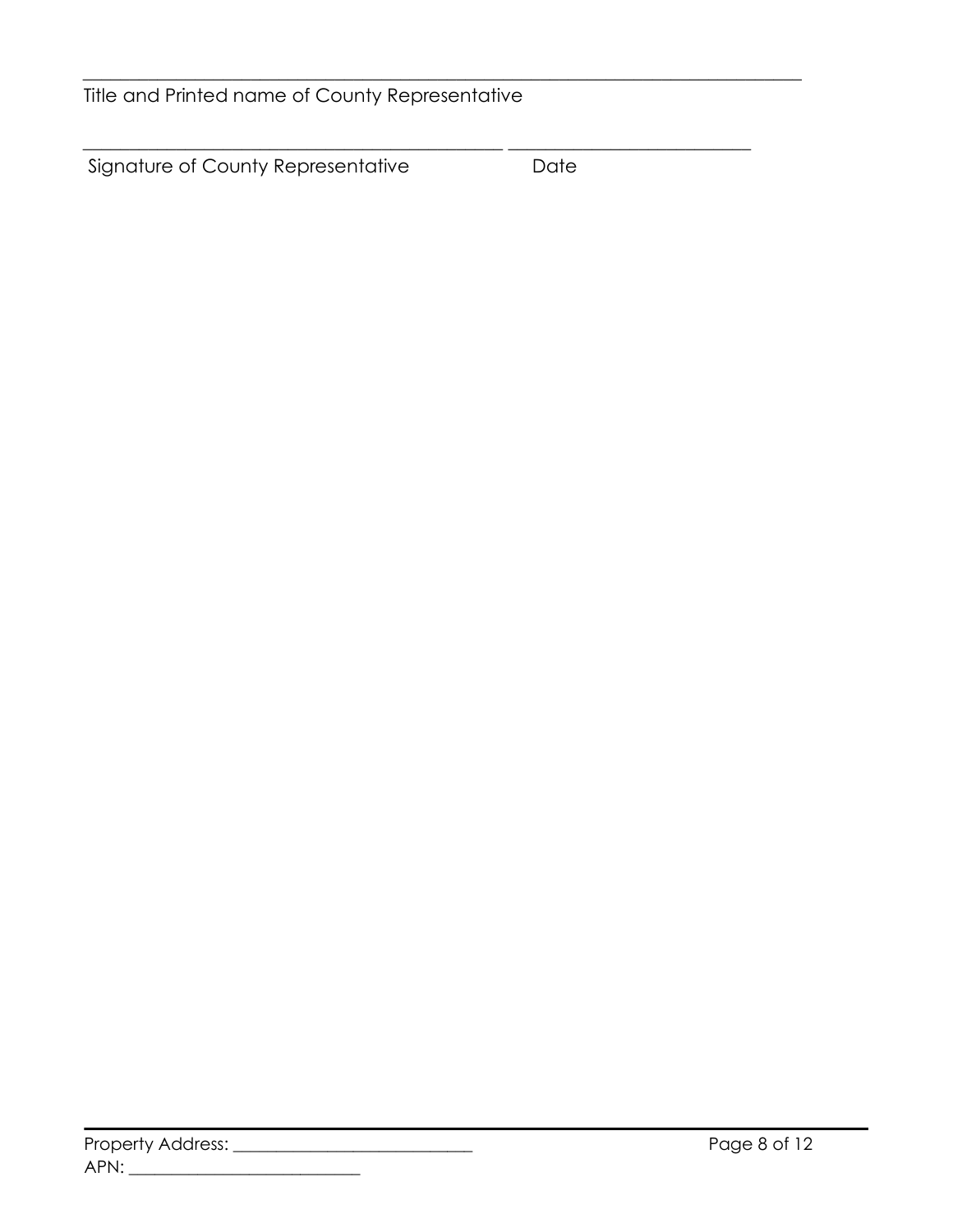## **Disaster Debris and Hazard Tree Removal Program Property Information**

## **Please identify all that apply on the Property:**

| <b>Vehicles</b>                                                                               | Location | <b>Description</b> | <b>Comments</b> |
|-----------------------------------------------------------------------------------------------|----------|--------------------|-----------------|
| Car<br><b>Boat or Trailer</b><br>Other vehicles<br>(ATVs,                                     |          |                    |                 |
| motorcycles,<br>trailers, vans,<br>motorhomes,<br>recreational<br>vehicles, trailers,<br>etc) |          |                    |                 |
| Other (farm<br>equipment,<br>construction<br>equip, etc):                                     |          |                    |                 |

| Underground<br><b>Tanks</b>                             | Location | Construction<br>Date (If<br>Known) | <b>Comments</b> |
|---------------------------------------------------------|----------|------------------------------------|-----------------|
| Septic <sub>1</sub> Tanks<br>and Leach<br><b>Fields</b> |          |                                    |                 |
| Fuel/Oil2                                               |          |                                    |                 |
| Water                                                   |          |                                    |                 |
| Other:                                                  |          |                                    |                 |

1. Septic tanks will be pumped of all waste as part of the Debris and Hazard TreeRemoval project only if they posed a hazard to crews.

| Property Address: |  |
|-------------------|--|
| APN:              |  |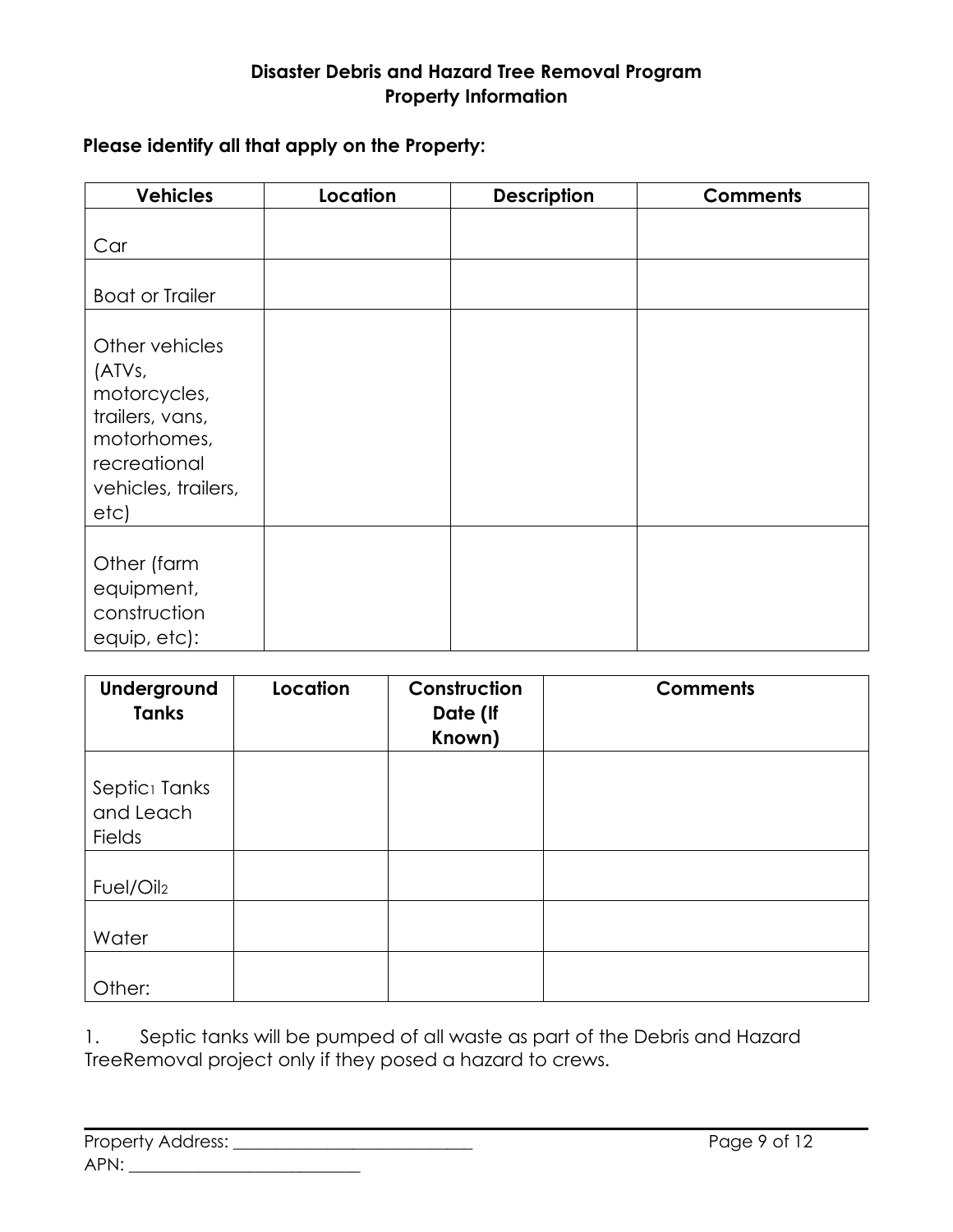2. Owner must provide documentation of ownership for large propane tanks to beremoved.

| Underground<br><b>Structures</b>                                 | Location | Construction<br>Date (If<br>Known) | <b>Comments</b> |
|------------------------------------------------------------------|----------|------------------------------------|-----------------|
| <b>Basement</b>                                                  |          |                                    |                 |
| Root Cellar                                                      |          |                                    |                 |
|                                                                  |          |                                    |                 |
| Other (water wells,<br>cisterns/dug wells,<br>mine shafts, etc): |          |                                    |                 |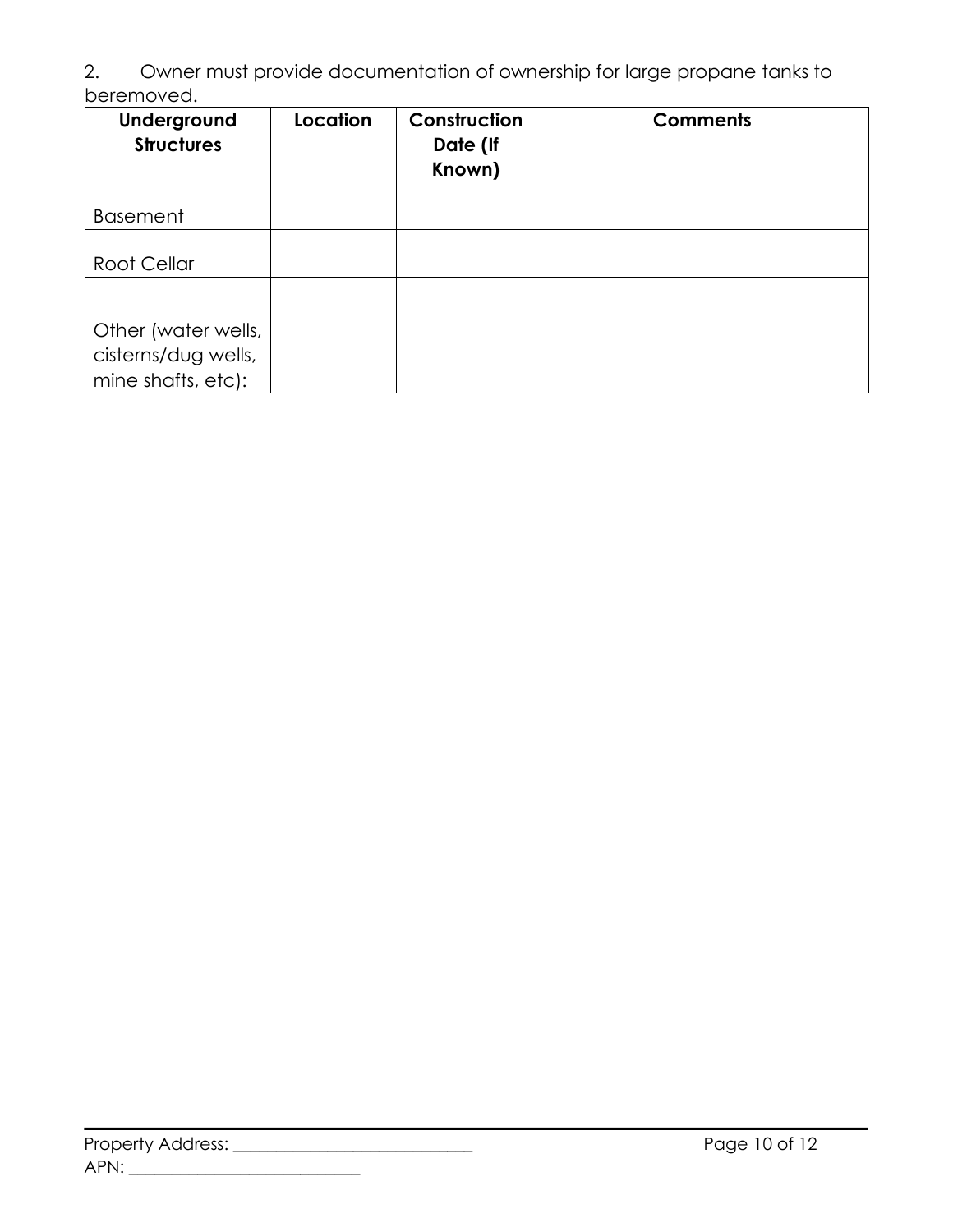**Insert or Draw Map of Property**